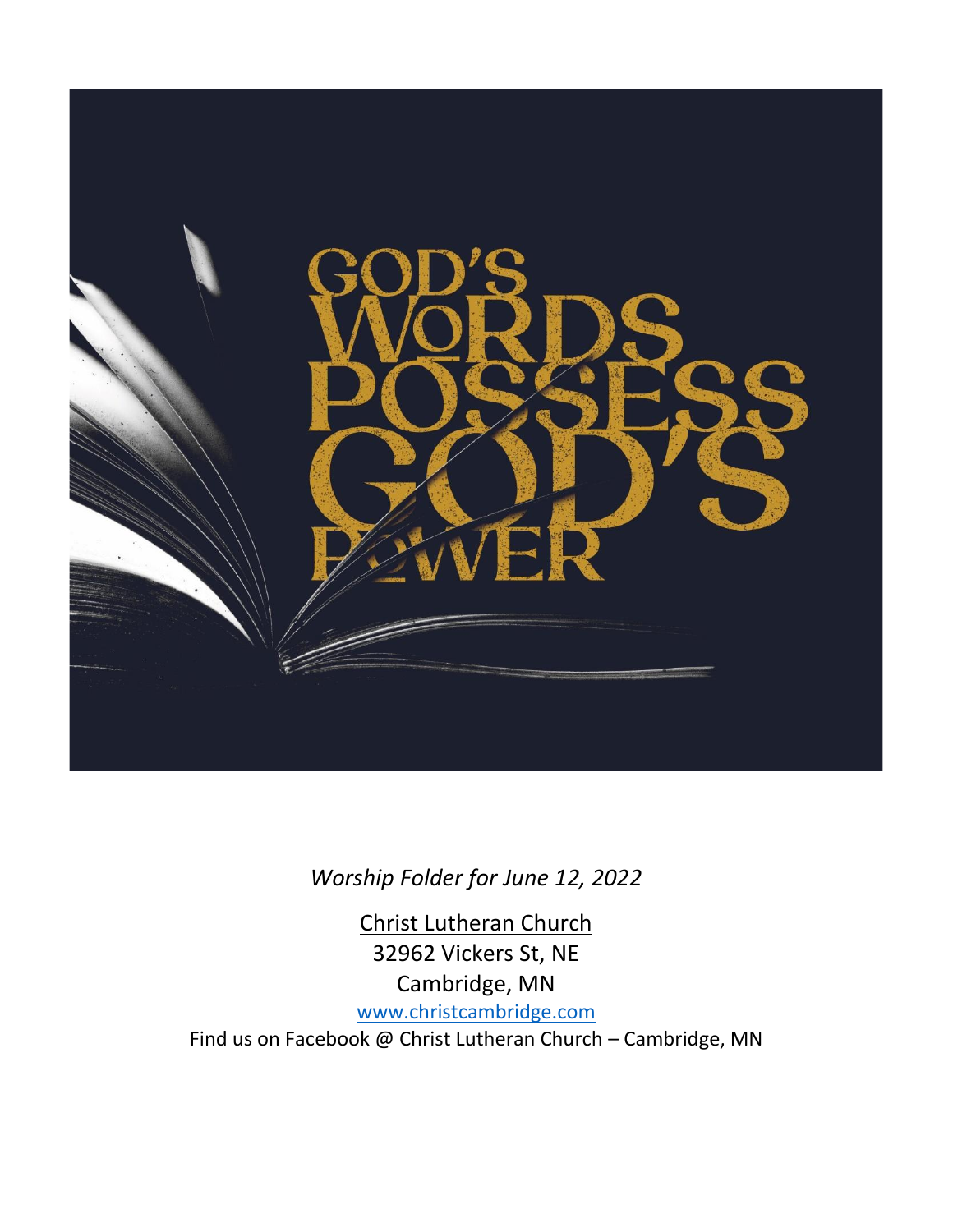



## **WELCOME TO CHRIST!**

We are so glad that you joined us to worship our Lord Jesus today, and welcome to our church! Christ is a member of the Wisconsin Evangelical Lutheran Synod (WELS). We have been gathering around Word and sacrament since 1976. Our pastor would be happy to answer your questions about our service, our beliefs, or communicant membership in our congregation. Please join us again soon!

### **INFORMATION**

**Our restrooms** are located by going to the right out of the sanctuary doors and proceeding down the hallway. They are at the end of the hallway on the right. There is also a **family restroom** with a changing station out the sanctuary doors to the left and around the corner.

**We love** hearing little ones in God's house but if you feel like your child needs a moment there are speakers to hear the service as well as books and toys in the entryway

**Our guest register** is located in the entryway. Please leave us a record of your visit and we will be glad to supply you with more information about our church.

Church: 763.689.5333 School: 763.689.2230 Cell: 701.471.0341 Cell: 612.810.1964 sbiebert@gmail.com [bldgblksforlife@gmail.com](mailto:bldgblksforlife@gmail.com)

**www.christcambridge.com** Sunday Service 9:00AM Pastor Sam Biebert **Pastor Sam Biebert Preschool Director Cliss Loescher** 

Contributors: Kermit G. Moldenhauer Tune: © 2002 Kermit G. Moldenhauer Contributors: ITALIAN HYMN, Felice de Giardin Reprinted and streamed with permission under ONE LICENSE #A-732651. All rights reserved.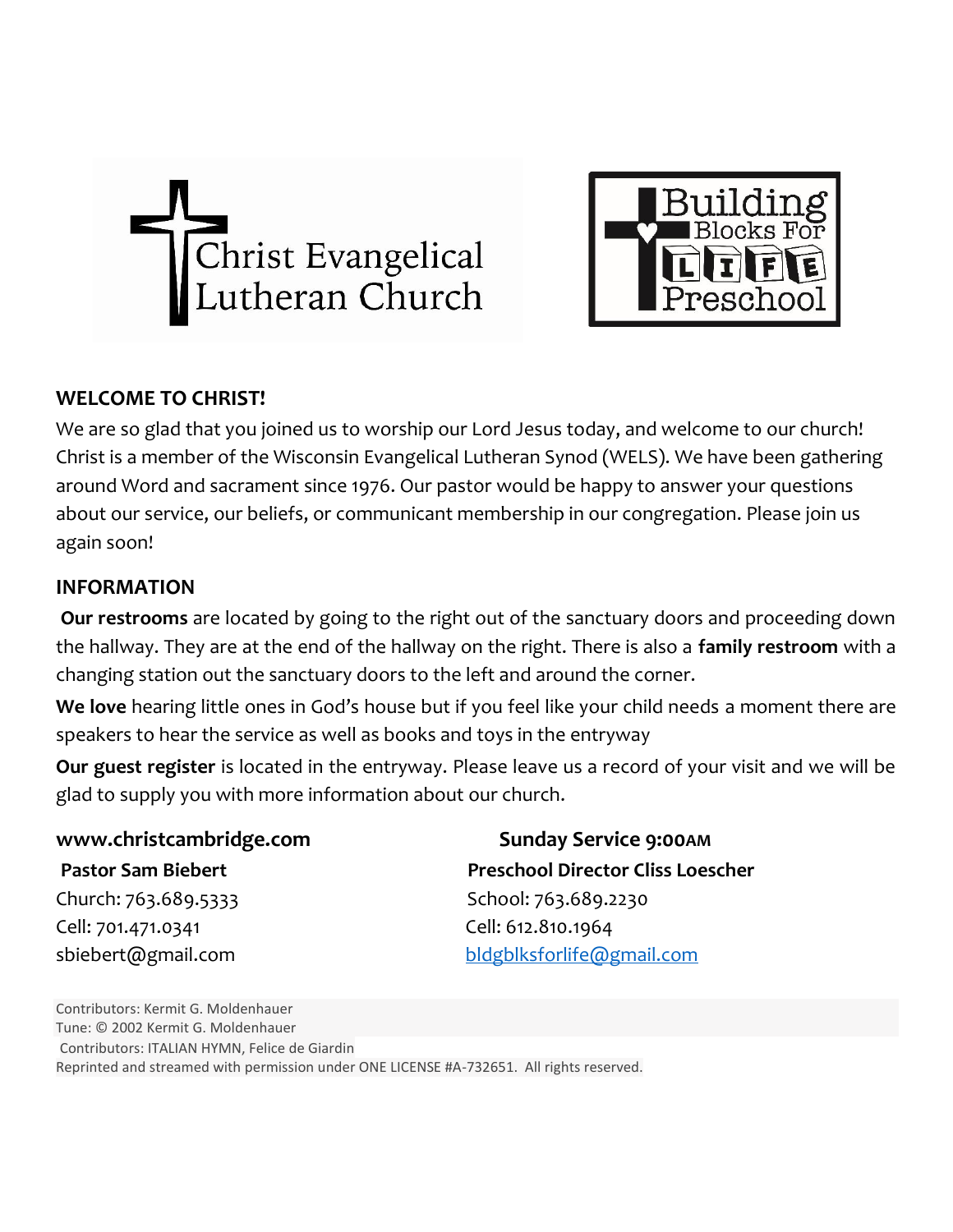

# COMMON SERVICE

*This liturgy, found on page 15 in the red hymnal, is a version of the historic liturgy of the Christian church.*

### PASTOR'S WELCOME

## **OPENING HYMN COME, NOW ALMIGHTY KING**  $\vert \#_{193}$

*Please Stand.*

### GATHERING

L: In the name of the Father, and of the Son  $\mathbb F$  and of the Holy Spirit.

**C:** (sings) *Amen.*

### CONFESSION OF SINS

L: Beloved in the Lord: let us draw near with a true heart and confess our sins to God our Father, asking him in the name of our Lord Jesus Christ to grant us forgiveness.

**C: Holy and merciful Father, I confess that I am by nature sinful and that I have disobeyed you in my thoughts, words, and actions. I have done what is evil and failed to do what is good. For this I deserve your punishment both now and in eternity. But I am truly sorry for my sins, and trusting in my Savior Jesus Christ, I pray: Lord, have mercy on me, a sinner.** 

LORD, HAVE MERCY *Kyrie Eleison*



### ABSOLUTION

L: God, our heavenly Father, has been merciful to us and has given his only Son to be the atoning sacrifice for our sins. Therefore, as a called servant of Christ and by his authority, I forgive you all your sins in the name of the Father and of the Son  $\mathbb F$  and of the Holy Spirit. **C:** (sings) *Amen.*

L: In the peace of forgiveness, let us praise the Lord.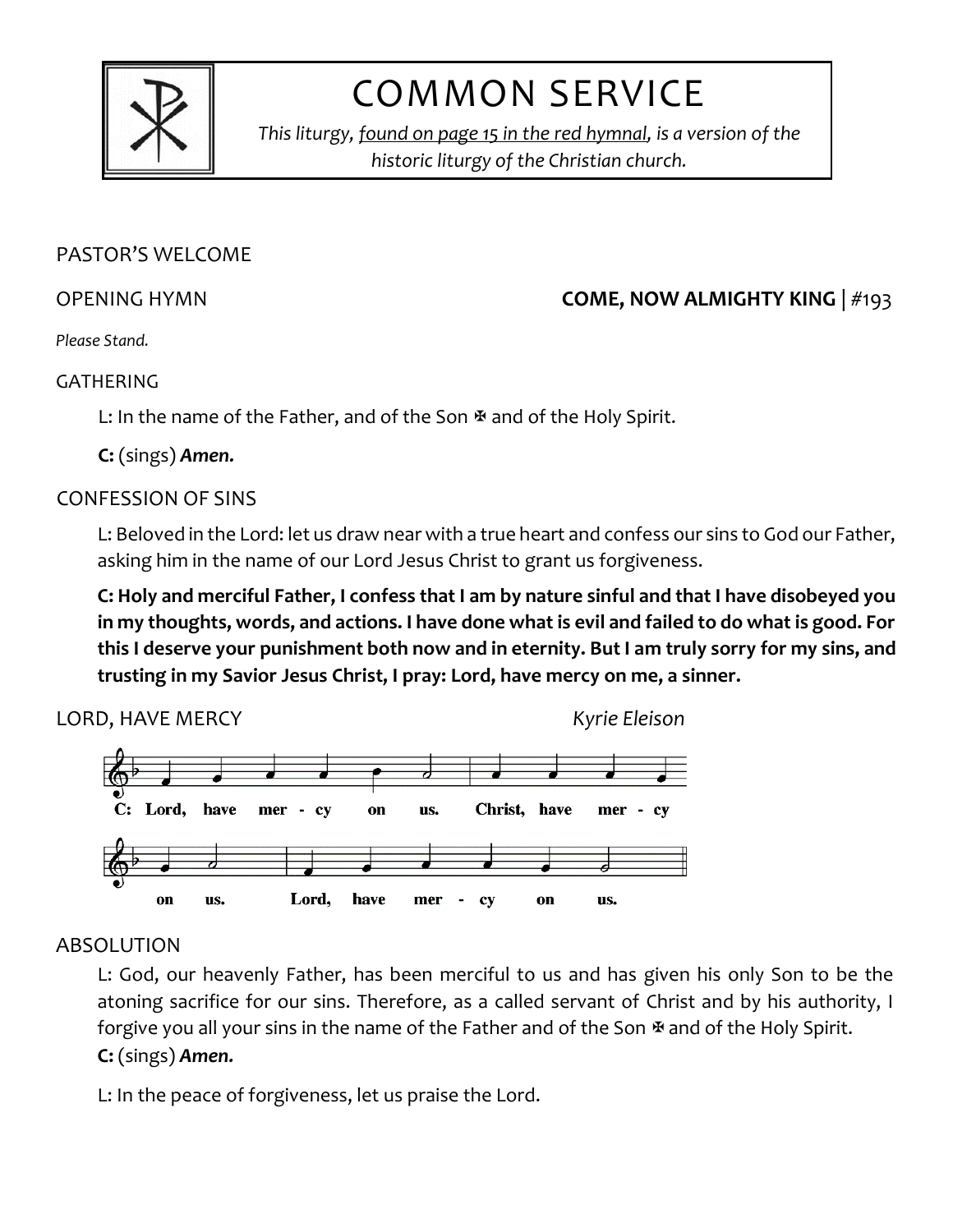

### PRAYER OF THE DAY

L: The Lord be with you.

**C:** (sings) *And also with you.*

L: Let us pray.

**C**: **Almighty God and Father, dwelling in majesty and mystery, filling and renewing all creation by your eternal Spirit, and manifesting your saving grace through our Lord Jesus Christ: in mercy cleanse our hearts and lips that, free from doubt and fear, we may ever worship you, one true immortal God, with your Son and the Holy Spirit, living and reigning, now and forever.**

**C:** (sings) *Amen*.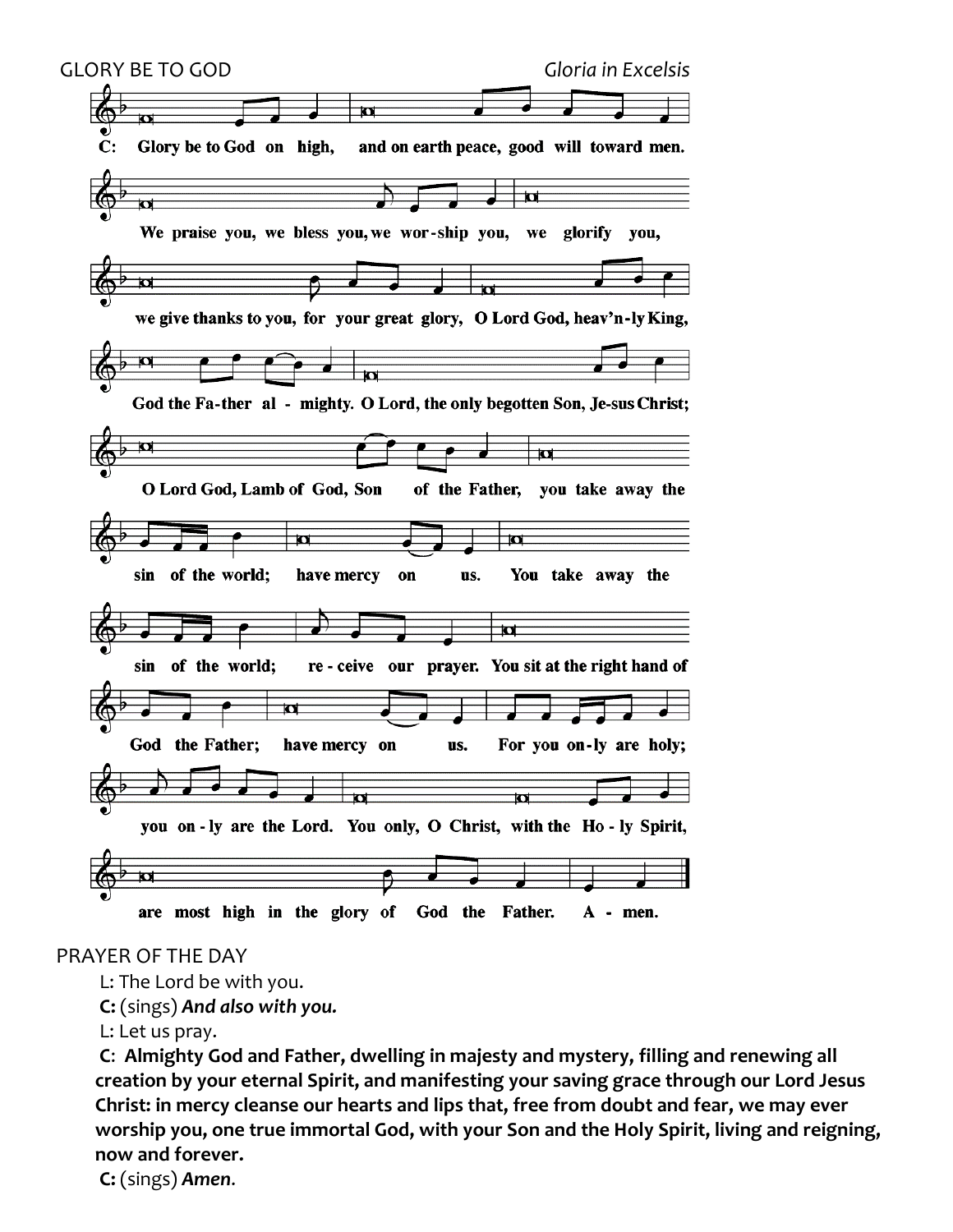# THE WORD

**<sup>22</sup>** The LORD told Moses **<sup>23</sup>** to speak to Aaron and to his sons and to tell them to bless the Israelites with these words: **<sup>24</sup>** The LORD bless you and keep you. **<sup>25</sup>** The LORD make his face shine on you and be gracious to you. **<sup>26</sup>** The LORD look on you with favor and give you peace. <sup>27</sup> In this way they will put my name on the Israelites, and I will bless them.

PSALM OF THE DAY *Psalm 150* | pg.122 *"Praise God in his sanctuary; praise him in his mighty heavens"*

### SECOND READING **Romans 5:1-5**

Therefore, since we have been justified by faith, we have peace with God through our Lord Jesus Christ. **<sup>2</sup>** Through him we also have obtained access by faith into this grace in which we stand. And we rejoice confidently on the basis of our hope for the glory of God. **<sup>3</sup>**Not only this, but we also rejoice confidently in our sufferings, because we know that suffering produces patient endurance, **<sup>4</sup>** and patient endurance produces tested character, and tested character produces hope. **<sup>5</sup>**And hope will not put us to shame, because God's love has been poured out into our hearts by the Holy Spirit, who was given to us.

### VERSE OF THE DAY Isaiah 6:3b

Alleluia. Holy, holy, holy is the Lord Almighty; the whole earth is full of his glory. Alleluia. *Please stand.*

L: Our Savior meets us in the Gospel according to John 16.



GOSPEL **John 16:12-15**

**<sup>12</sup>** "I still have many things to tell you, but you cannot bear them now. **<sup>13</sup>**But when he, the Spirit of truth, comes, he will guide you into all truth. For he will not speak on his own, but whatever he hears he will speak. He will also declare to you what is to come. **<sup>14</sup>**He will glorify me, because he will take from what is mine and declare it to you. **<sup>15</sup>** Everything the Father has is mine. This is why I said that he takes from what is mine and will declare it to you.

### FIRST READING **Numbers 6:22-27**

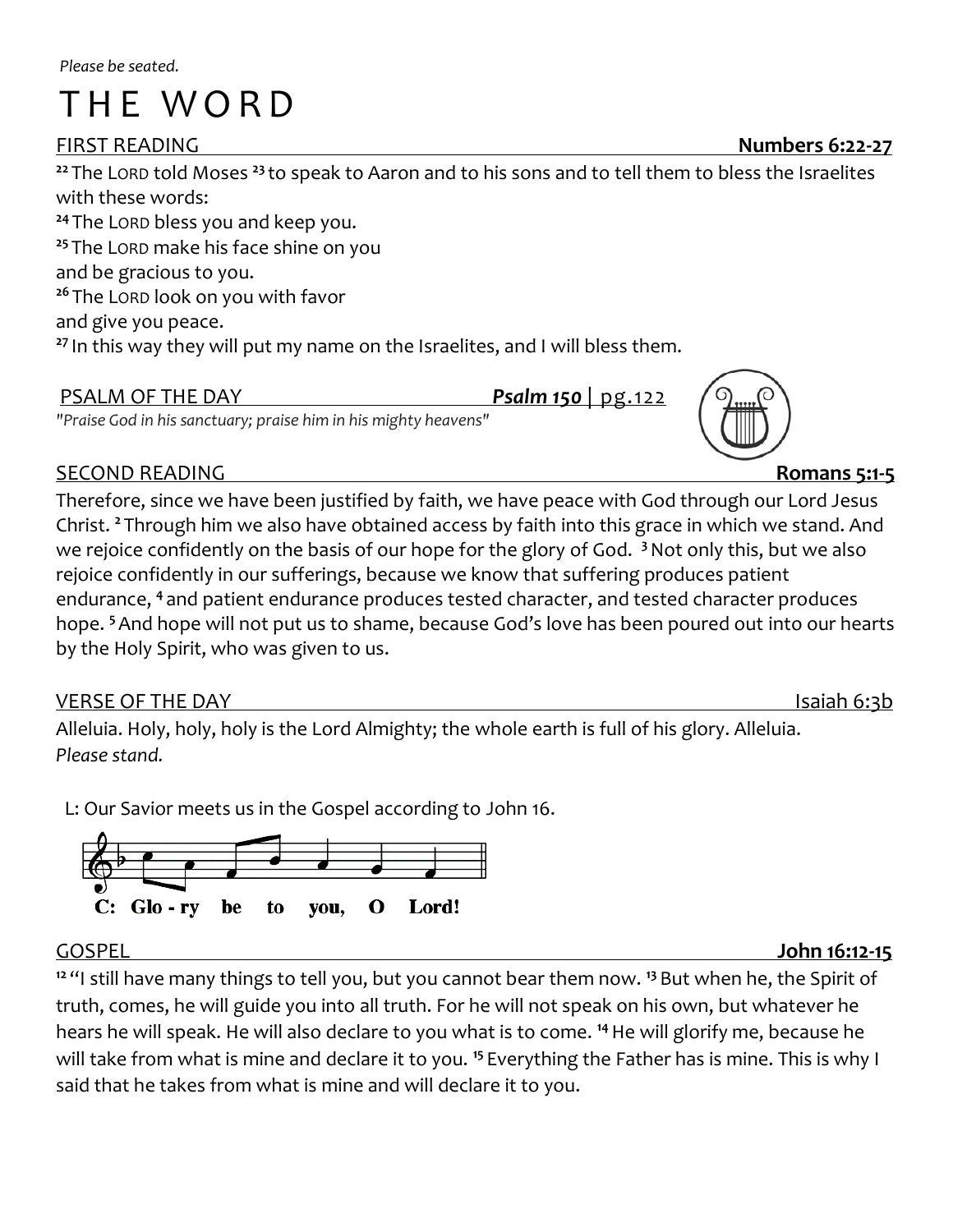

### APOSTLE'S CREED

**C: I believe in God, the Father almighty, maker of heaven and earth.**

**I believe in Jesus Christ, his only Son, our Lord, who was conceived by the Holy Spirit, born of the virgin Mary, suffered under Pontius Pilate, was crucified, died, and was buried. He descended into hell. The third day he rose again from the dead. He ascended into heaven and is seated at the right hand of God the Father almighty. From there he will come to judge the living and the dead.**

**I believe in the Holy Spirit, the holy Christian Church, the communion of saints, the forgiveness of sins, the resurrection of the body, and the life everlasting. Amen** *Please be seated.*

YOUTH HYMN "[Holy, Holy, Holy](https://youtu.be/jYEiY9JfUR8)"



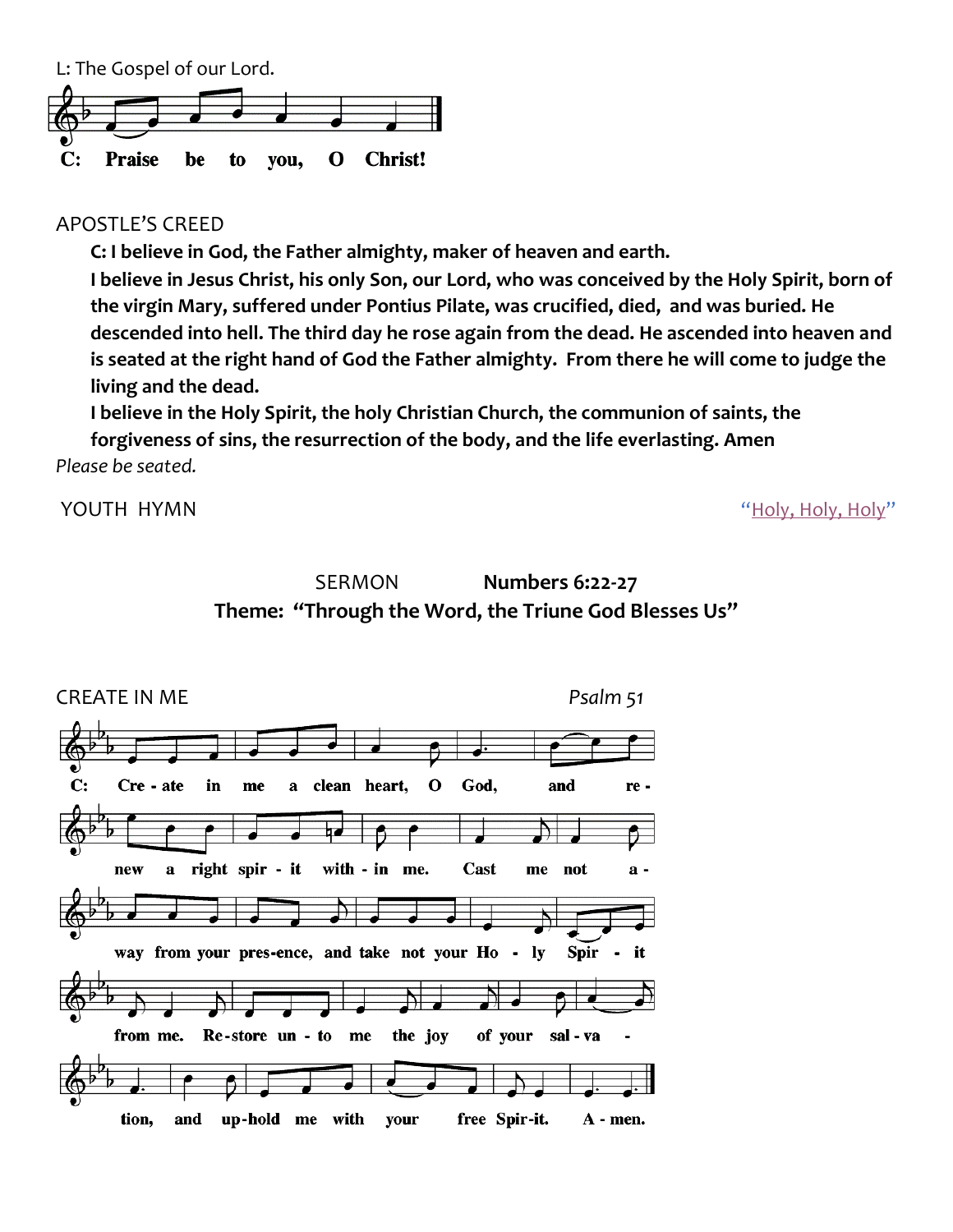THANK OFFERING 1 Corinthians 16:2; 2 Corinthians 9:6-8

*The members of Christ Lutheran join together to do the Lord's work in Cambridge and throughout the world in our church body, the WELS. Guests need not feel obligated to participate in this offering which supports our ministry. You can also make use of online giving through the VancoMobile app or by going to the church's website [\(www.christcambridge.com\)](http://www.christcambridge.com/)* and *selecting the "Donate" tab under "About" in the site menu.)*



**Are 20-year-olds any better at sharing than 2-year-olds? While one's age may not make a difference, Jesus does. In our lesson from John 16 we are reminded Jesus willingly shares what he has done with the Holy Spirit who in turn shares it with us. Through Spirit-worked faith in our hearts, you and I can share what Jesus has done with others. What does selfishness really get us? It may give us short-term happiness; but sharing Jesus with others as he has shared himself with us through the Spirit of God—that gives everlasting happiness.**

# PRAYER OF THE CHURCH

L: Father, Son, and Holy Spirit, we stand before you in humble awe as we consider who you are and what you have done for us. You are beyond our comprehension, yet you are not distant, you come to us that we might know you. You are holy and righteous while we are sinful and perverse, yet you do not despise or destroy us but rather deliver us from our guilt. You are unchanging and eternal, yet you bear with us who are too often fickle in our faith.

## **C: We thank and praise you for showing such great love for us.**

L: Heavenly Father, you have created all things and given them to us for our good. Enable us to trust that you will continue to provide all that we need for body and life and so free us from the worries and cares that otherwise beset us.

### **C: Fill our hearts with your Spirit that we may be good stewards of all that you have entrusted to us and use it to carry out your purposes.**

L: Lord Jesus, you have redeemed us to be your own. Dwell in us according to your promise that we might live in your forgiveness and holiness. Continue to transform us so that others, when they look at us, may recognize you.

## **C: Cause the fruits of faith to be an abundant harvest in our lives so that we and others may be blessed through them.**

L: Holy Spirit, Fount of wisdom and source of all spiritual gifts, continue to dwell in us that we might grow in faith, in wisdom, in knowledge, and in Christian love. Work in the hearts and lives of others that they, too, may be brought out of the darkness and death of sin and into the light and life that are ours in you.

**C: Fill our hearts with your fire so that we share the Word of salvation with others who need to know it. Cause us to be eager to use the gifts you have given us for the benefit of the church. Make us faithful witnesses of your truth. Bless the graduates of our college and seminary who have accepted calls to serve in your kingdom. Be with them as they begin their lifetime of labor for you.**